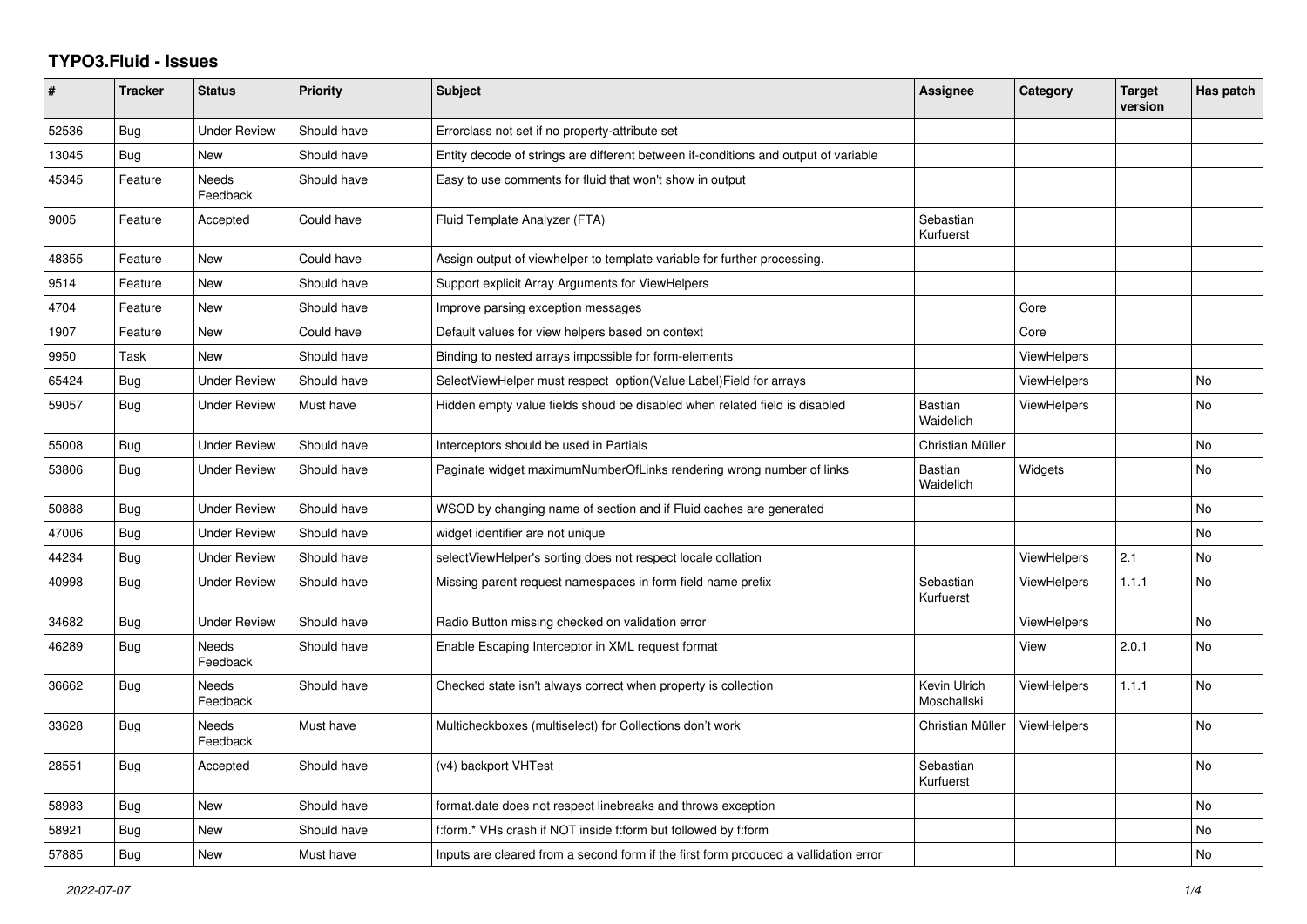| #     | <b>Tracker</b> | <b>Status</b>       | <b>Priority</b> | Subject                                                                                                     | Assignee               | Category           | <b>Target</b><br>version | Has patch |
|-------|----------------|---------------------|-----------------|-------------------------------------------------------------------------------------------------------------|------------------------|--------------------|--------------------------|-----------|
| 54284 | Bug            | <b>New</b>          | Should have     | Default Option for Switch/Case VH                                                                           |                        | ViewHelpers        |                          | <b>No</b> |
| 52591 | <b>Bug</b>     | New                 | Should have     | The Pagination Widget broken for joined objects                                                             |                        |                    |                          | <b>No</b> |
| 52419 | Bug            | New                 | Should have     | Wrong PHPDocs notation for default value inline f:translate viewhelper                                      |                        |                    | 2.0                      | No        |
| 49600 | Bug            | New                 | Should have     | f:form tag shown as a HTML on frontend                                                                      |                        | ViewHelpers        |                          | No        |
| 49038 | Bug            | New                 | Must have       | form.select does not select the first item if prependOptionValue is used                                    |                        |                    |                          | <b>No</b> |
| 45384 | Bug            | New                 | Must have       | Persisted entity object in widget-configuration cannot be deserialized (after reload)                       |                        | Widgets            | 2.0.1                    | No        |
| 40064 | Bug            | New                 | Must have       | Multiselect is not getting persisted                                                                        |                        | <b>ViewHelpers</b> |                          | No        |
| 39990 | Bug            | New                 | Should have     | Same form twice in one template: hidden fields for empty values are only rendered<br>once                   |                        | Core               |                          | No        |
| 38369 | Bug            | New                 | Must have       | Resource ViewHelpers should not fall back to request package                                                |                        | View               |                          | No        |
| 37619 | <b>Bug</b>     | New                 | Should have     | Fatal Error when using variable in name attribute of Section ViewHelper                                     |                        | ViewHelpers        |                          | No        |
| 36655 | Bug            | New                 | Should have     | Pagination Links                                                                                            |                        | Widgets            |                          | No        |
| 33551 | Bug            | New                 | Must have       | View helper values break out of a partial scope                                                             | Sebastian<br>Kurfuerst | Core               |                          | No        |
| 28554 | Bug            | New                 | Should have     | (v4) implement feature flag to disable caching                                                              |                        |                    |                          | No        |
| 28553 | Bug            | New                 | Should have     | improve XHProf test setup                                                                                   |                        |                    |                          | No        |
| 28552 | Bug            | New                 | Should have     | (v5) write ViewHelper test for compiled run; adjust functional test to do two passes<br>(uncached & cached) |                        |                    |                          | No        |
| 28550 | <b>Bug</b>     | New                 | Should have     | (v4) make widgets cacheable, i.e. not implement childnodeaccess interface                                   |                        |                    |                          | No        |
| 28549 | <b>Bug</b>     | New                 | Should have     | make widgets cacheable, i.e. not implement childnodeaccess interface                                        |                        |                    |                          | No        |
| 27607 | Bug            | New                 | Must have       | Make Fluid comparisons work when first element is STRING, second is NULL.                                   |                        | Core               |                          | No        |
| 12863 | Bug            | New                 | Should have     | Attributes of a viewhelper can't contain a '-'                                                              | Sebastian<br>Kurfuerst | Core               |                          | No        |
| 8648  | Bug            | New                 | Should have     | format.crop ViewHelper should support all features of the crop stdWrap function                             |                        | ViewHelpers        |                          | No        |
| 3481  | <b>Bug</b>     | <b>New</b>          | Should have     | Use ViewHelperVariableContainer in PostParseFacet                                                           |                        | Core               |                          | No        |
| 52640 | Feature        | <b>Under Review</b> | Should have     | Create an UnlessViewHelper as opposite to the IfViewHelper                                                  | <b>Marc Neuhaus</b>    |                    |                          | No        |
| 49756 | Feature        | <b>Under Review</b> | Should have     | Select values by array key in checkbox viewhelper                                                           |                        |                    |                          | <b>No</b> |
| 46257 | Feature        | <b>Under Review</b> | Should have     | Add escape sequence support for Fluid                                                                       |                        | Core               |                          | No        |
| 43346 | Feature        | <b>Under Review</b> | Should have     | Allow property mapping configuration via template                                                           | Karsten<br>Dambekalns  | ViewHelpers        | 2.1                      | No        |
| 33394 | Feature        | Needs<br>Feedback   | Should have     | Logical expression parser for BooleanNode                                                                   | <b>Tobias Liebig</b>   | Core               |                          | No        |
| 8989  | Feature        | Needs<br>Feedback   | Could have      | Search path for fluid template files                                                                        |                        | View               |                          | No        |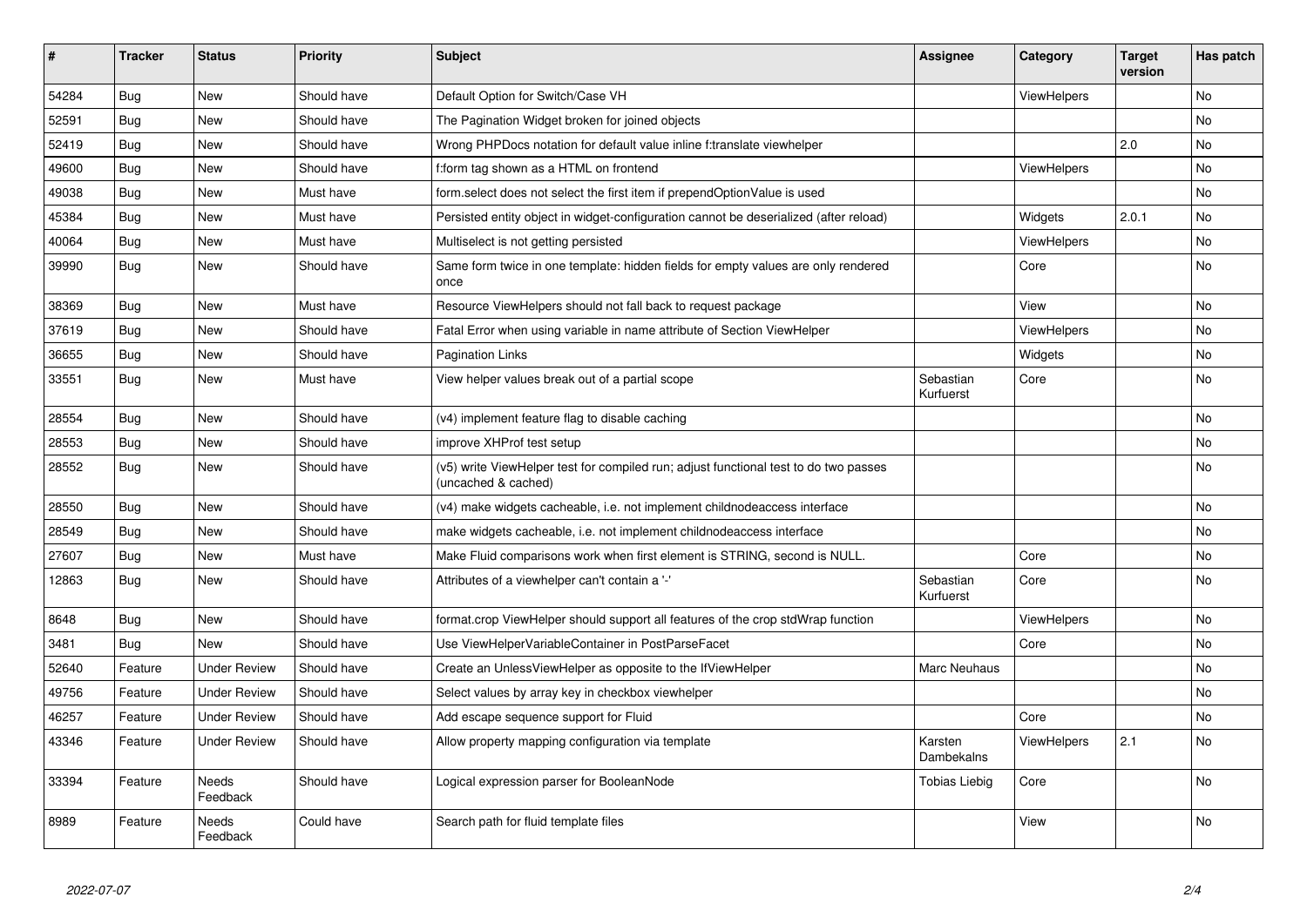| $\sharp$ | <b>Tracker</b> | <b>Status</b>            | <b>Priority</b> | <b>Subject</b>                                                                                       | <b>Assignee</b>        | Category    | <b>Target</b><br>version | Has patch |
|----------|----------------|--------------------------|-----------------|------------------------------------------------------------------------------------------------------|------------------------|-------------|--------------------------|-----------|
| 3291     | Feature        | <b>Needs</b><br>Feedback | Should have     | Cacheable viewhelpers                                                                                |                        |             |                          | <b>No</b> |
| 5933     | Feature        | Accepted                 | Should have     | Optional section rendering                                                                           | Sebastian<br>Kurfuerst | ViewHelpers |                          | No        |
| 62346    | Feature        | New                      | Could have      | f:comment should have high precende                                                                  |                        | Core        | 3.x                      | No        |
| 60271    | Feature        | <b>New</b>               | Should have     | Paginate viewhelper, should also support arrays                                                      |                        |             |                          | <b>No</b> |
| 60181    | Feature        | New                      | Could have      | Caching mechanism for Fluid Views/Templates                                                          |                        | View        |                          | No        |
| 60003    | Feature        | New                      | Should have     | Add required-Attribute to f:form.password                                                            |                        | ViewHelpers |                          | <b>No</b> |
| 51277    | Feature        | New                      | Should have     | ViewHelper context should be aware of actual file occurrence                                         |                        |             |                          | No        |
| 51100    | Feature        | New                      | Must have       | Links with absolute URI should have the option of URI Scheme                                         |                        | ViewHelpers |                          | No        |
| 46545    | Feature        | New                      | Should have     | Better support for arrays in options of SelectViewHelper                                             |                        |             |                          | No        |
| 45153    | Feature        | New                      | Should have     | f:be.menus.actionMenuItem - Detection of the current select option is insufficient                   |                        |             |                          | No        |
| 42397    | Feature        | New                      | Should have     | Missing viewhelper for general links                                                                 |                        |             |                          | No        |
| 40081    | Feature        | New                      | Should have     | Allow assigned variables as keys in arrays                                                           |                        |             |                          | No        |
| 39936    | Feature        | New                      | Should have     | registerTagAttribute should handle default values                                                    |                        | ViewHelpers |                          | No        |
| 38130    | Feature        | New                      | Should have     | Checkboxes and multiple select fields should have an assignable default value                        |                        |             |                          | No        |
| 37095    | Feature        | New                      | Should have     | It should be possible to set a different template on a Fluid TemplateView inside an<br>action        | Christopher<br>Hlubek  |             |                          | No        |
| 36410    | Feature        | New                      | Should have     | Allow templates to send arguments back to layout                                                     |                        | ViewHelpers |                          | No        |
| 33215    | Feature        | New                      | Should have     | RFC: Dynamic values in ObjectAccess paths                                                            |                        |             |                          | No        |
| 31955    | Feature        | New                      | Should have     | f:uri.widget                                                                                         |                        | Widgets     |                          | No        |
| 30555    | Feature        | New                      | Could have      | Make TagBuilder more extensible                                                                      |                        | Core        |                          | No        |
| 10472    | Feature        | New                      | Could have      | Fluid Standalone distribution                                                                        |                        | Core        |                          | No        |
| 3725     | Feature        | New                      | Could have      | <b>CSS Engine</b>                                                                                    | Christian Müller       | ViewHelpers |                          | No        |
| 5636     | Task           | <b>Under Review</b>      | Must have       | Form_RadioViewHelper and CheckBoxViewHelper miss check for existing object<br>before it is accessed. |                        |             |                          | No        |
| 46091    | Task           | Needs<br>Feedback        | Should have     | Show source file name and position on exceptions during parsing                                      |                        |             |                          | No        |
| 8491     | Task           | Needs<br>Feedback        | Should have     | link.action and uri.action differ in absolute argument                                               | Karsten<br>Dambekalns  | ViewHelpers |                          | No        |
| 56237    | Task           | New                      | Should have     | in-line (Condition) ViewHelpers should not evaluate on parsing                                       |                        |             |                          | No        |
| 54195    | Task           | New                      | Should have     | Rename and move FormViewHelper's errorClass value, currently 'f3-form-error'                         | Adrian Föder           | ViewHelpers |                          | No        |
| 47669    | Task           | New                      | Should have     | FormViewHelper does not define the default request method                                            |                        |             |                          | No        |
| 45394    | Task           | New                      | Should have     | Forwardport Unit test for standalone view                                                            |                        | View        |                          | No        |